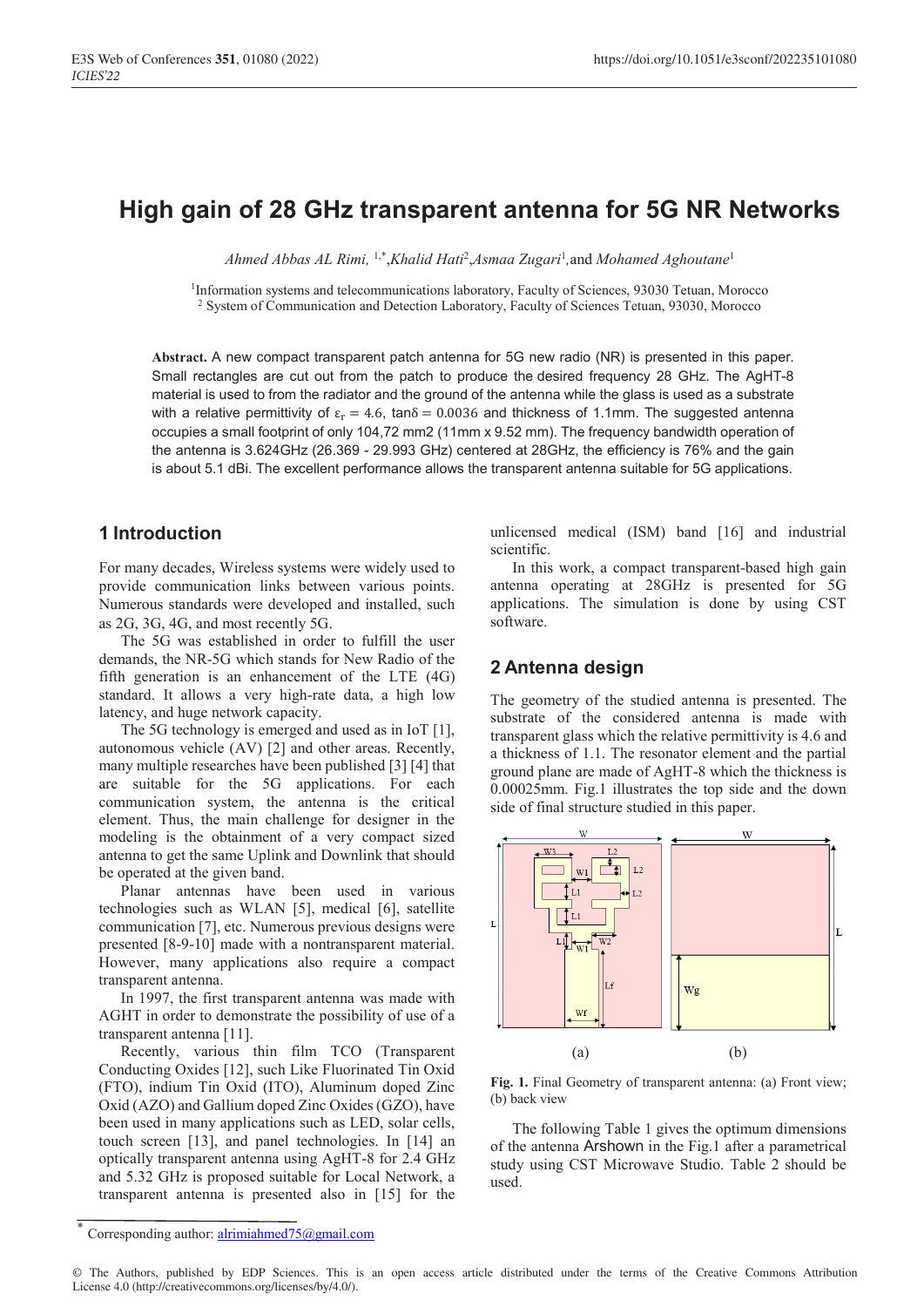| <b>Parameters</b> | Value (mm) | <b>Parameters</b> | Value (mm) |  |
|-------------------|------------|-------------------|------------|--|
| W                 | 9.52       | T                 | 0.00025    |  |
| L                 | 11         | H                 | 1.1        |  |
| Wf                | 2.049      |                   | 0.5        |  |
| W1                | 1.2        |                   | 1          |  |
| W <sub>2</sub>    | 1.3755     |                   | 4.44       |  |
| W <sub>3</sub>    | 2.251      |                   | 4.66       |  |

**Table 1.** Parameters of the designed antenna.

### **2.1. Design evolution**

The steps to design the transparent antenna are demonstrated in Fig.2. Firstly, a conventional micro-strip patch antenna produces no resonance.

The second step T-slot was etched that resonate at 30.1 GHz, the third step two rectangles are etched in the bottom of patch and resonate at 28.8, and the last step other rectangles are etched in the shape of symmetrical "9" and resonate at 28.4 GHz. Fig. 3 appears the return loss of the evolution process of the antenna.









**Fig. 2.** Structure evolution for the 5G antenna



**Fig. 3.** Return loss S11 for all steps structures.

### **3 Simulation results and discussion**

#### **3.1. Effect of L1**

Intending to optimize the geometry design of the antenna, a parametrical study is achieved. The simulated reflection coefficients for various as length L1 are illustrated in Fig.4. It is apparent that an increase in L1 generates a diminution in the resonance frequency. For the best adaptation, the value of 1 mm has been chosen for L1.



**Fig. 4.** Return loss S11 with variation in terms of L1.

### **3.2. Effect of W3 and W1**

Fig.5 and Fig.6 show the simulated return loss for various lengths of W3 and W1 respectively.

From this figure, it is worth noting that the resonance frequency disincrease when the parameter W3 is changed from 2.151 mm to 2.351 mm. On the other hand, the resonance frequency increase when the parameter W1 is changed from 1.1 mm to 1.3 mm. The optimum values are  $W3 = 2.251$  mm and  $W1 = 1.2$  mm.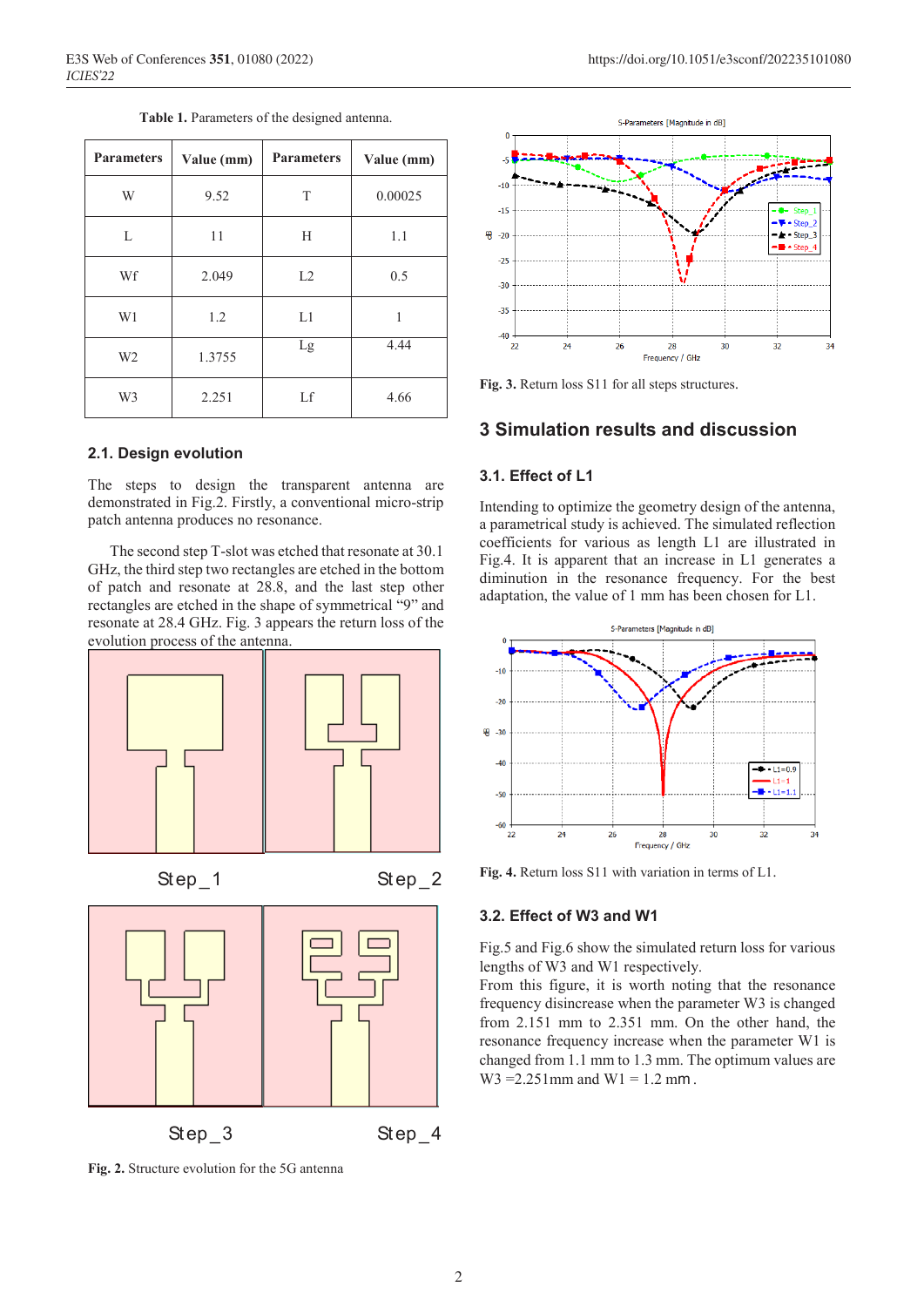

**Fig. 5.** Return loss S11 with variation in terms of W3.



**Fig. 6.** Return loss S11 with variation in terms of W1.

The obtained S11 value decreases until -50.389 dB, the antenna has frequency bandwidth 3.624 GHz (from 26.369GHz to 29.993 GHz), and perfectly resonate at 28 GHz which is suitable for 5G.

### **3.3. Influence of materials**

The comparison of simulated reflection coefficient versus frequency for different materials (optical transparent materials (AgHT-4, AgHT-8) and a nontransparent material (copper)) is shown in Fig.7. As observed, the transparent AgHT-8 gives the desired frequency 28 GHz.



**Fig. 7.** Return loss S11 for different materials.

### **3.4. Gain, Efficiency, surface current, and radiation pattern**

The variation of simulated gain and efficiency are shown in Fig.8. The proposed antenna presents a peak gain of 5.1 dBi at 28 GHz and has a radiation efficiency of 76%preparing them.



**Fig. 8.** Simulated Gain and Radiation Efficiency of the transparent antenna.

Fig.9 below illustrates the radiation patterns of the transparent antenna. The E-plane (phi=0°) and H-plane (phi=90°) are presented respectively at 28 GHz.

#### Farfield Directivity Abs (Phi=0)

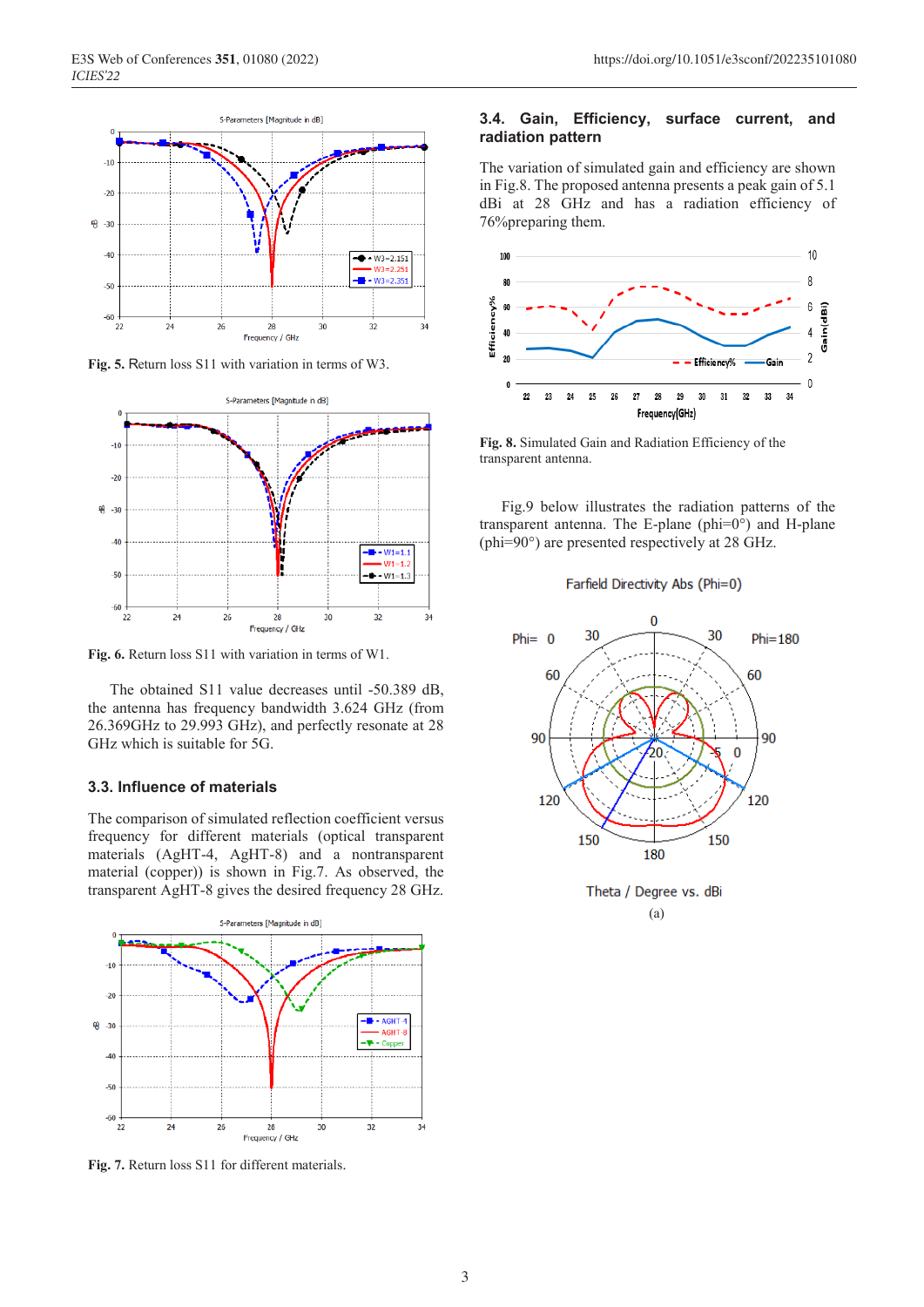#### Farfield Directivity Abs (Phi=90)



**Fig. 9.** 2-D radiation pattern of the transparent antenna (a) Eplane (b) H-plane.



**Fig. 10.** Surface current density.



**Fig. 11.** 3D pattern radiation.

Fig.10 above illustrates the surface current density of the studied antenna. A symmetrical distribution appears on the radiator element, and concentrated at the edges of the structure. The Fig.11 shows the 3D radiation pattern at 28 GHz, the directivity of the simulated antenna is 6.71 dBi.

Finally, a comparison between the proposed antenna with reference antennas is achieved to valorize the performance of our new structure. The following Table2 gives a summary of this comparison for different characteristics. The proposed antenna shows good characteristics. In fact, it has a remarkable gain and a small size against both transparent [15-17-18] and nontransparent [19] antennas.

 Moreover, the proposed antenna shows a high return losses value of -50 dB in comparison with all reference structures below.

**Table 2.** A Comparison between the designed antenna against other references.

| Ref    | <b>Operating</b><br>bands (GHz) | Size(mm2)          | Gain<br>(dBi) | <b>Bandwidth</b><br>$(\%)$ | <b>S11</b> | <b>Transparent</b> |
|--------|---------------------------------|--------------------|---------------|----------------------------|------------|--------------------|
| $[15]$ | $25.86 - 33.444$                | $21.3 \times 21.3$ | 4.299         | 27.09                      | $-31.573$  | Yes                |
| $[17]$ | $23.92 - 43.8$                  | $10 \times 12$     | 2             | 59                         | $-18$      | Yes                |
| $[18]$ | $26.02 - 29.46$                 | $12 \times 8$      | 4.93          | 12.4                       | $-36.34$   | Yes                |
| $[19]$ | 27.5-28.35                      | 15.5x 14.5         | 2.33          | 3                          | $-19$      | Non                |
| P. A   | $26.369 - 29.993$               | $11 \times 9.52$   | 5.1           | 12.86                      | $-50.389$  | Yes                |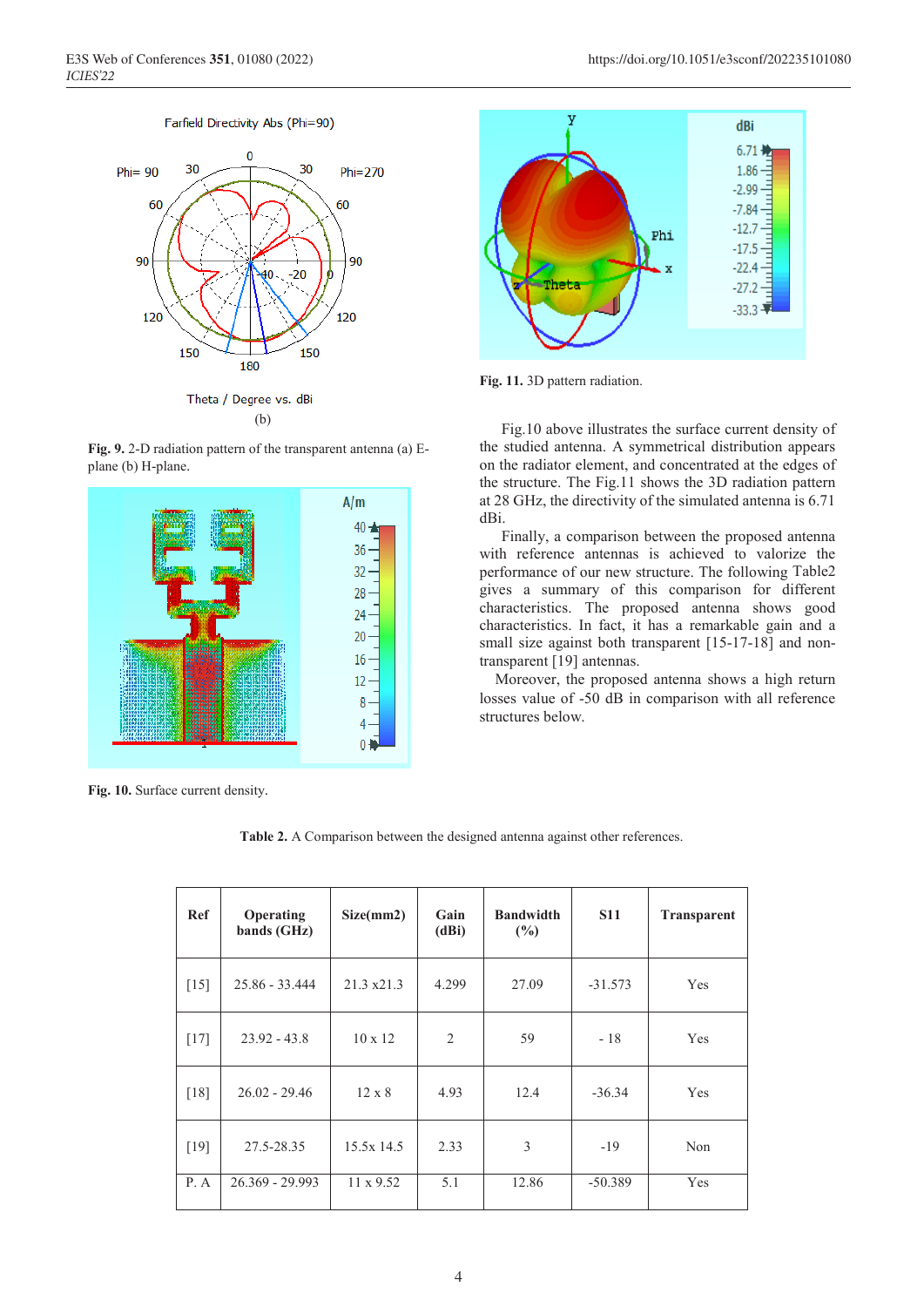# **4 Conclusion**

A compact size antenna with partial ground plane operates at 28 GHz is presented in this work. The volume occupied by the antenna is  $11x9.52x1.1mm3$  which is suitable for 5G applications. The Transparent antenna was designed and simulated using CST software. The results indicate that the required antenna operates at 28 GHz, the bandwidth is 12.86% and gain is 5.1 dBi. As well good radiation efficiency of more than 76% is obtained. This antenna shows good characteristics and it is a good candidate in comparison with many reference antennas operating at the same frequency 28 GHz for fifth generation applications.

# **References**

- 1. A. Pratap, R. Gupta, S. K. Das, Bandwidthconstrained task throughput maximization loT-enabled  $5G$ in Network. Pervasive and Mobile Computing, Vol. 69, 101281, (2020).
- 2. M. G. Sanchez, M. P. Taboas, E. L. Cid. **Millimeter** wave radio channel characterization for 5G vehicle-tovehicle communication, Measurement, Vol. 95, pp. 223-229, (2017).
- 3. P. M. Mpele, F. M. Mbango, D. B. O. Konditi. F. Ndagijimana, A novel quadband Ultra miniaturized planar antenna with metallic vias and defected ground structure for portable devices, Heliyon, vol. 7, Issue 3, e06373, (2021).
- 4. H. Younesiraad, M. Bemani, M. Fozi, A novel fully planar quad band wilkinson power divider, AEU - International Journal 0f Electronics and Communications, Vol. 74, pp. 75-82,  $(2017).$
- 5. A. Pandey, R. Mishra, Compact Dual Band Monopol Antenna for RFID and WLAN Applications, Materials Today: Proceeding, Vol. 5, pp.403-407, (2016).
- 6. F. Khajeh-Khalili, F. Haghshenas, A. Shahriari, wearable dual-band antenna with harmonic suppression  $for$ application in medical communication systems, AEU - International Journal of Electronics and Communications, vol. 126, 153396, (2018).
- 7. Z. Long, N. Yan, L. Tao, X. Shijun, A. Kang.: A novel multi-antenna selection satellite-aerial-terrestrial scheme of cooperative network based on CR-NOMA. Physical Communication, vol. 47. 101330, (2020).
- 8. K. Arvind, S. Raghavan, Broadband SIW cavity-backed triangular-ring-slotted antenna for Ku-band applications, AEU -International Journal of Electronics and Communications, vol. 87, pp. 60- 64,  $(2018).$
- 9. A. Jaiverdhan, K. shok, M. S. Mahendra, P. Y. Rajendra, Dual wideband circular polarized CPW-fed strip and slots loaded compact square slot antenna for wireless and satellite applications, AEU International Journal of Electronics and Communications, vol. 108, pp. 181-188,  $(2019).$
- 10.S. Mohsen, H. Varkiani, Compact and ultra-wideband CPW-fed square slot antenna for wearable applications. AEU - International Journal of Electronics and Communications, vol. 106, pp. 108- $115. (2019).$
- 11. R. Simons, and R. (n.d.) Lee. Feasibility study of optically transparent microstrip patch antenna. IEEE Antennas and Propagation Society International Sympsium 1997. DigeSt
- 12.A. Stadler, Transparent Conducting  $Oxides - An$  $Up-To-Date$ Overview, Materials (Basel). 5(4), pp. 661-683,  $(2012).$
- 13.C. C. Wu, Ultra-high transparent sandwich structure with a silicom dioxide passivation layer prepared on a colorless polyimide substrate for a flexible capacitive touch screen panel, Solar Energy Materials and Solar Cells, Vol. 207, pp.11-121, (2019).
- 14.A. Desai, T. Upadhyaya, Dual Band Transparent and Nontransparent Antennas for Wireless Application, International Journal of Electronics Letters 8(2), (2019).
- $15. N.$  $\mathbf{L}$ Mohd Ali, N. Misran. Μ. F. Mansor, M. F. Jamlos, Transparent

Corresponding author: alrimiahmed75@gmail.com